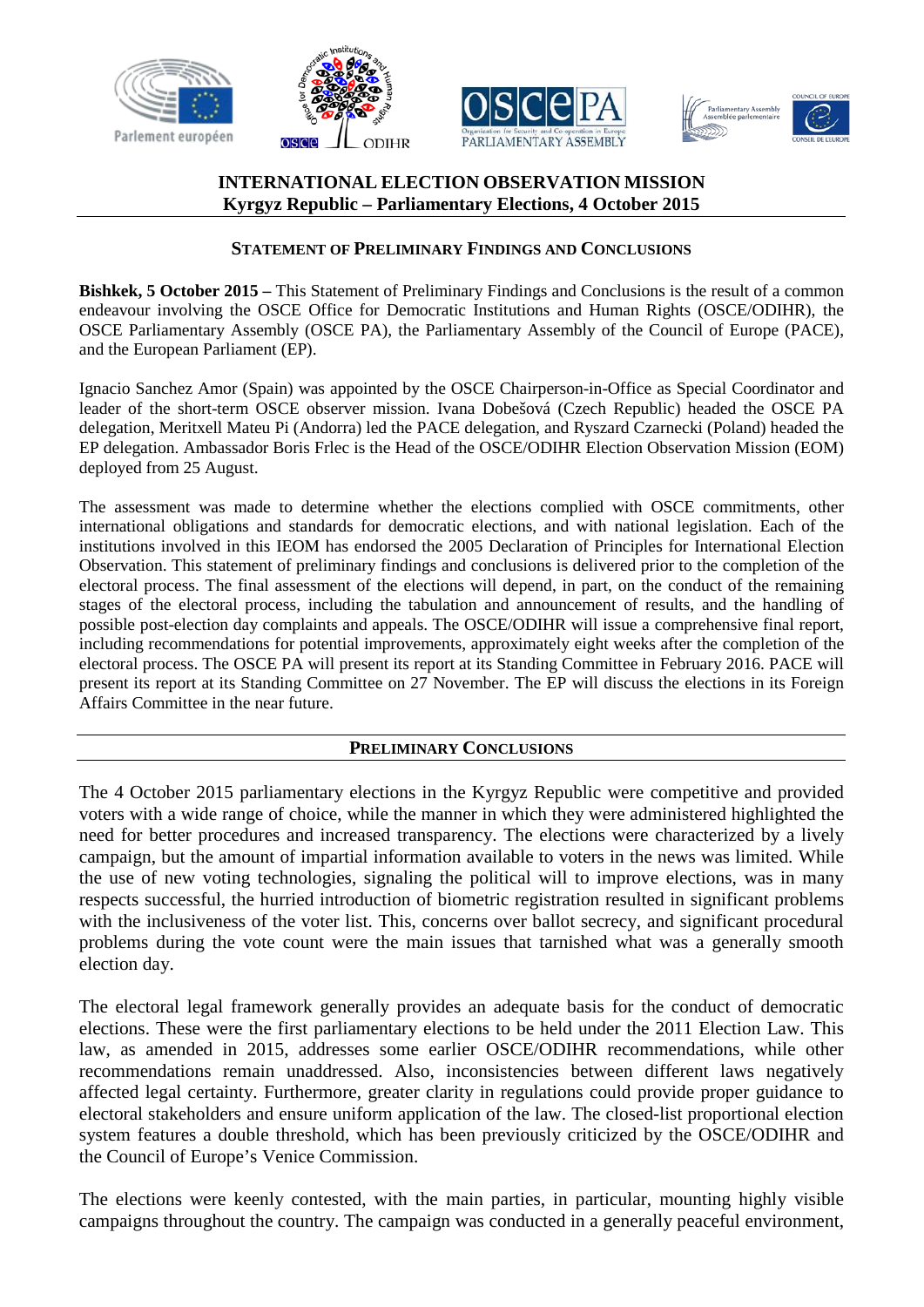with the exception of one violent incident between two candidates, which resulted in one of them being deregistered. While some parties ran campaigns based on their platforms, others reminded voters of accomplishments that had rendered specific benefits to their constituents, including past charitable activities and projects of candidates and parties. However, allegations of vote-buying were widespread, and some formal complaints were filed and criminal investigations opened. The president was highly visible during the election campaign, and one political party used his prestige to its benefit. In a positive development, misuse of state administrative resources did not appear to be a major concern in these elections.

Candidate registration was inclusive, resulting in a wide range of political choices for voters. The Central Election Commission (CEC) registered the candidate lists of all 14 political parties which submitted the required documents and paid the electoral deposit. However, the legal framework does not permit independent candidates, contrary to OSCE commitments. One candidate was deregistered by the CEC less than one week before election day due to his alleged involvement in a violent incident, before charges were brought. The quotas for gender, minorities, youth, and people with disabilities were respected at the time of registration, but there are no provisions to maintain the quotas after registration, which undermines their efficacy.

Biometric registration and identification, based on a unified nationwide population register, was implemented with the stated intention to limit the possibility for electoral malfeasance and to increase voters' trust. The authorities conducted a public information campaign on the need and obligation of citizens to register biometrically. Despite the efforts of the authorities aimed at an inclusive population register, some voters did not submit their biometric data, including due to concerns over data protection. As a result, their right to vote was *de facto* limited and the inclusiveness of the voter lists is of serious concern. The authorities did not provide sufficient information about the practical implications of the new voter registration process. Voters could check their voter list records and request to change their voting address in a generally open process. The OSCE/ODIHR EOM received credible reports of various forms of pressure on citizens, especially public-sector employees, to provide biometric data ahead of the elections.

The elections were administered by the Central Commission for Elections and Referenda (CEC), 54 Territorial Election Commissions (TECs), and some 2,374 Precinct Election Commissions (PECs). CEC sessions were open to party representatives, media, and citizen and international observers. However, the manner in which the CEC operated, including the holding of informal 'working meetings', as well as a lack of up-to-date and complete information on its website decreased the transparency of the CEC's work. Also, CEC decisions and resolutions were not always firmly based on the legal framework and, at times, in direct contradiction with it. The CEC did not always meet legal deadlines, including on candidate registration. Most OSCE/ODIHR EOM interlocutors did not question the impartiality of TECs and PECs and generally expressed trust in their work, which before election day was conducted professionally overall, including facilitating updates in voter lists and testing of new equipment. However, a lack of nominations of commissioners, and frequent resignations of TEC and PEC members, at times, negatively affected the work of election commissions.

The Election Law regulates campaign financing and sets limits on the contributions, donations, and campaign expenditures of contestants. These limits have been significantly increased compared to previous elections, and are expected to result in the most expensive election campaign ever. The CEC established an audit group, which regularly published reports about parties' total campaign revenues and expenditures. However, campaign financing would benefit from greater transparency, as previously recommended by the OSCE/ODIHR and Council of Europe's Venice Commission, including by regular publication of more detailed reports prior to election day and an obligation that the reports that parties must submit to the CEC after election day be published.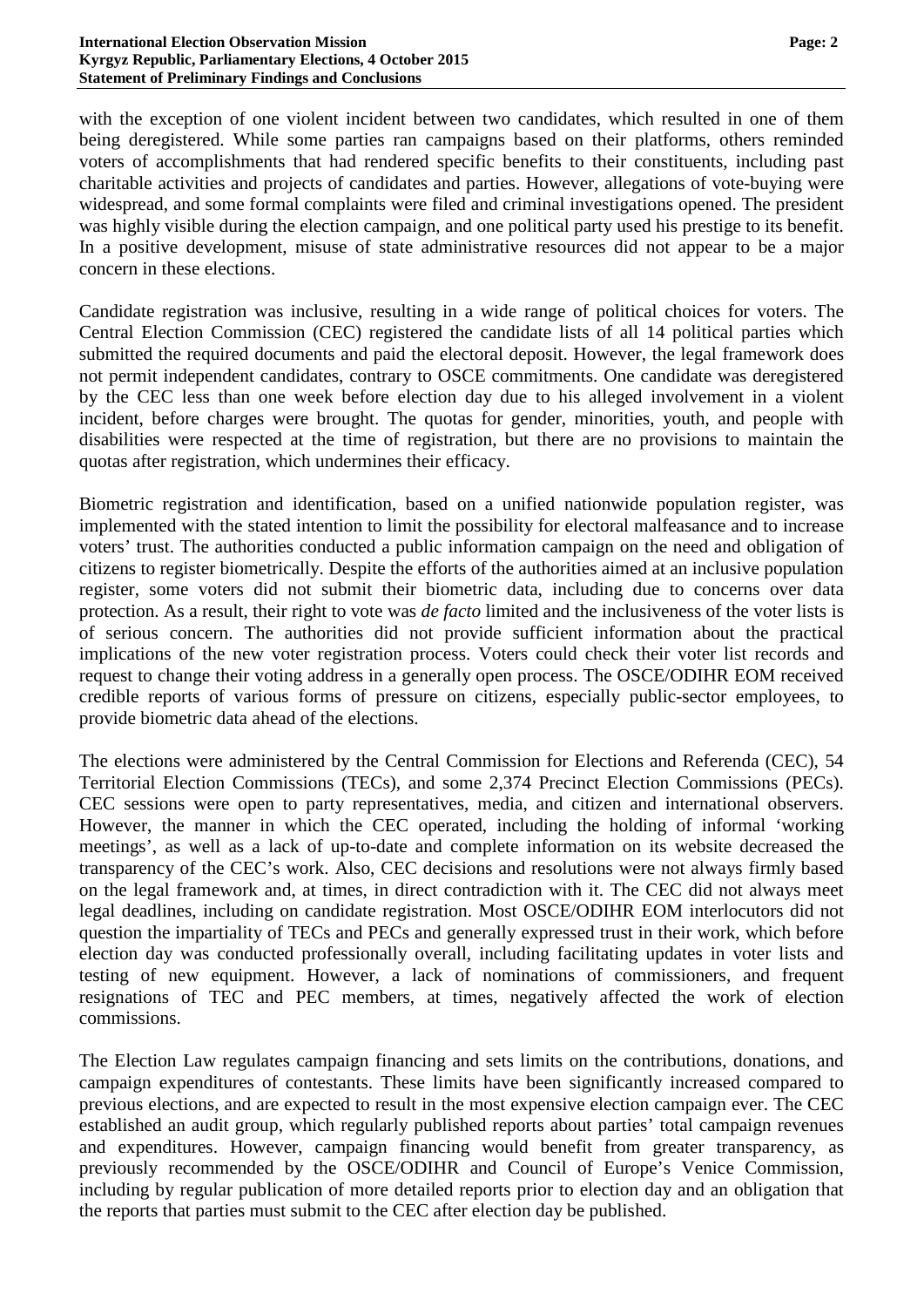The media provided contestants with a platform to present their views. Political advertisement was used extensively, and direct debates between the candidates enabled voters to familiarize themselves with the candidates. The limited news coverage of the election campaign by the majority of media outlets, as well as a lack of political, investigative, and analytical reporting significantly reduced the amount of impartial information available to voters. The coverage of contestants consisted largely of paid-for reports in the news and current affairs programmes. The lack of news coverage of contestants highly contrasted with the extensive positive coverage of the president and other state officials in all state-financed media. The CEC went beyond its mandate by establishing accreditation requirements for media outlets and websites, reserving the right to revoke such accreditation, which effectively prohibits media to air paid advertisement.

The adjudication of electoral disputes has been streamlined and was largely handled by election commissions, with courts serving as an instance for appeals. While election commissions responded to pre-election complaints and appear to have often provided timely review, the tracking and documentation of complaints was insufficient, and the process lacked transparency. These aspects need to be addressed in order to improve the efficiency of and trust in electoral dispute resolution, as previously recommended by the OSCE/ODIHR and Council of Europe's Venice Commission. The courts rejected all but one appeal against the CEC and often did not provide sufficient reasoning.

Women remain underrepresented in political life, including in elected office. Just over 19 per cent of the members on the outgoing parliament are women. All registered lists complied with the requirement that at least 30 per cent of candidates on each list, and at least one candidate in every group of four candidates, are from the less represented gender. Women were well represented in the election administration.

Candidate lists complied with the national minority quota, with many placing minority representatives among the top 10. Some parties disseminated campaign materials in the Uzbek language. Minorities participated in rallies held by different parties. In a positive development, most parties refrained from nationalist rhetoric, and neither anti-minority campaigning nor intimidation of minorities was reported in the course of the campaign. In areas compactly populated by national minorities, they were underrepresented in a number of TECs. Neither voter education material nor ballot papers were printed in minority languages, which does not correspond to OSCE commitments.

Civil society was actively involved in observing these elections, conducting both long-term and shortterm observation and publishing observation reports. The CEC started to accredit international observers only 30 days before election day, effectively limiting their right to observe all stages of electoral process.

Election day proceeded peacefully. The voting process was assessed positively in 95 per cent of polling stations observed. However, in a significant number of polling stations, not all voters could be found on voter lists. The biometric identification equipment and ballot scanners worked well, overall, although occasional technical problems led to temporary but regular interruptions of the process. IEOM observers reported problems with the secrecy of the vote, as well as instances of procedural violations. Party representatives were present at nearly all polling stations observed, and citizen observers in about one half. The vote count was assessed negatively in over one third of polling stations where it was observed, mainly due to procedural violations and omissions; a high quantity, which is of concern. The CEC announced voter turnout at 58 per cent. It started posting detailed preliminary election results by polling stations on its website almost immediately after the closing of the polls. The initial stages of the tabulation process were assessed negatively at many TECs observed: inadequate conditions resulted in overcrowding that negatively affected transparency, many procedural violations were noted mainly in connection with results protocols.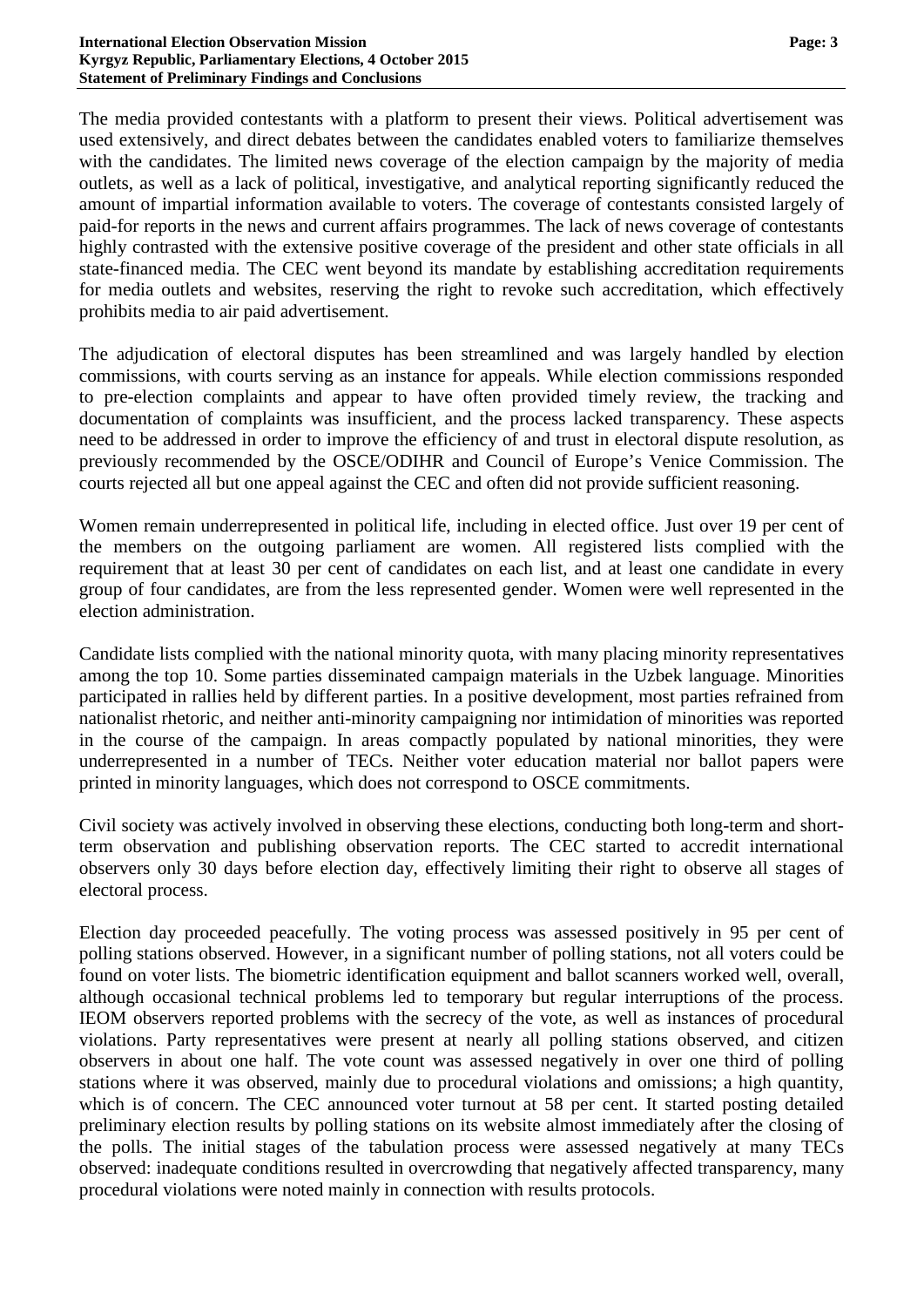#### **PRELIMINARY FINDINGS**

# **Background**

The 4 October parliamentary elections were called by President Almazbek Atambayev on 25 July 2015. They took place in a political environment which is, in part, characterized by an ongoing debate about the future political structure of the country. The Constitution provides for a semi-parliamentary system with a directly elected president and a government led by a prime minister. There continues to be a debate among political elites about moving the country to a presidential system, with more executive power concentrated in the president's office, or shifting towards a purely parliamentary system. Although parliament's authority to amend the Constitution is restricted by law until 2020, several members of parliament (MP), as well as President Atambayev, have continued to call for constitutional amendments through a referendum; the initiatives were met by criticism from some political parties and segments of civil society. Judicial independence remains of concern,<sup>[1](#page-3-0)</sup> highlighted by the dismissal of a Supreme Court judge. $<sup>2</sup>$  $<sup>2</sup>$  $<sup>2</sup>$ </sup>

The government established after the 2010 parliamentary elections included representatives of three parties that formed a majority coalition. Since then, the ruling coalition was reconstituted three times. Currently, three parties – the Social Democratic Party of Kyrgyzstan (SPDK, 26 seats in the parliament), *Ar-Namys* (25 seats), and *Ata Meken* (18 seats) – form the parliamentary majority, while *Ata-Jurt* (28 seats) and *Respublika* (23 seats) are in opposition. The political party system in Kyrgyzstan is fragmented, with 203 parties officially registered by the Ministry of Justice. Political parties in Kyrgyzstan are characterized by the personalities leading them, rather than by their platforms, which overlap significantly.

#### **Legal Framework and Electoral System**

Parliamentary elections are regulated primarily by the 2010 Constitution, the 2011 Constitutional Law on Presidential and Parliamentary Elections (hereinafter Election Law), and the 2011 Law on Election Commissions to Conduct Elections and Referenda.<sup>[3](#page-3-2)</sup> The Election Law was amended in April 2015 to accommodate mandatory biometric voter registration and the use of ballot scanners, streamline election dispute resolution, increase electoral deposits and raise campaign funding and spending limits. Constitutional challenges against biometric registration were rejected.<sup>[4](#page-3-3)</sup>

The legal framework generally provides an adequate basis for the conduct of democratic elections. Recent amendments address some earlier OSCE/ODIHR and the Council of Europe's Venice

<span id="page-3-0"></span><sup>&</sup>lt;sup>1</sup> In [Kyrgyzstan's second Universal Periodic Review](http://daccess-dds-ny.un.org/doc/UNDOC/GEN/G14/209/96/PDF/G1420996.pdf?OpenElement) in January 2015, the Human Rights Committee recommended that Kyrgyzstan pursue judicial reforms to ensure an independent and impartial judiciary, including the establishment of objective criteria for selecting and dismissing judges. The UN High Commissioner for Human Rights, the Committee against Torture, and the Human Rights Council made similar recommendations.<br><sup>2</sup> Klara Sooronkulova, a judge of the Constitutional Chamber of the Supreme Court, was appointed the reporting

<span id="page-3-1"></span>judge on the Law on Biometric Registration proceeding. At the hearing, the Chamber recused her from the case. Ms. Sooronkulova publicly stated that her recusal had been influenced by the president's administration, reflecting executive interference in the case. The Judicial Council initiated disciplinary proceedings against Ms. Sooronkulova and recommended her dismissal. On 30 June, the proposal was passed by the parliament. The President of the Council of Europe's European Commission for Democracy through Law (Venice Commission) [stated](http://www.venice.coe.int/webforms/events/?id=2044) that her dismissal was "an indication that there are not sufficient guarantees for the independence of

constitutional judges in the Kyrgyz Republic." <sup>3</sup> Other relevant laws include the Law on Political Parties, Law on Peaceful Assemblies, Law on Biometric

<span id="page-3-3"></span><span id="page-3-2"></span>Registration, Code on Administrative Responsibility, and Criminal Code.<br>4 On 14 September, the Constitutional Chamber of the Supreme Court upheld the constitutionality of the Law on Biometric Registration. On 23 September, it upheld the constitutionality of the requirement of the Election Law for biometric registration for inclusion in voter lists.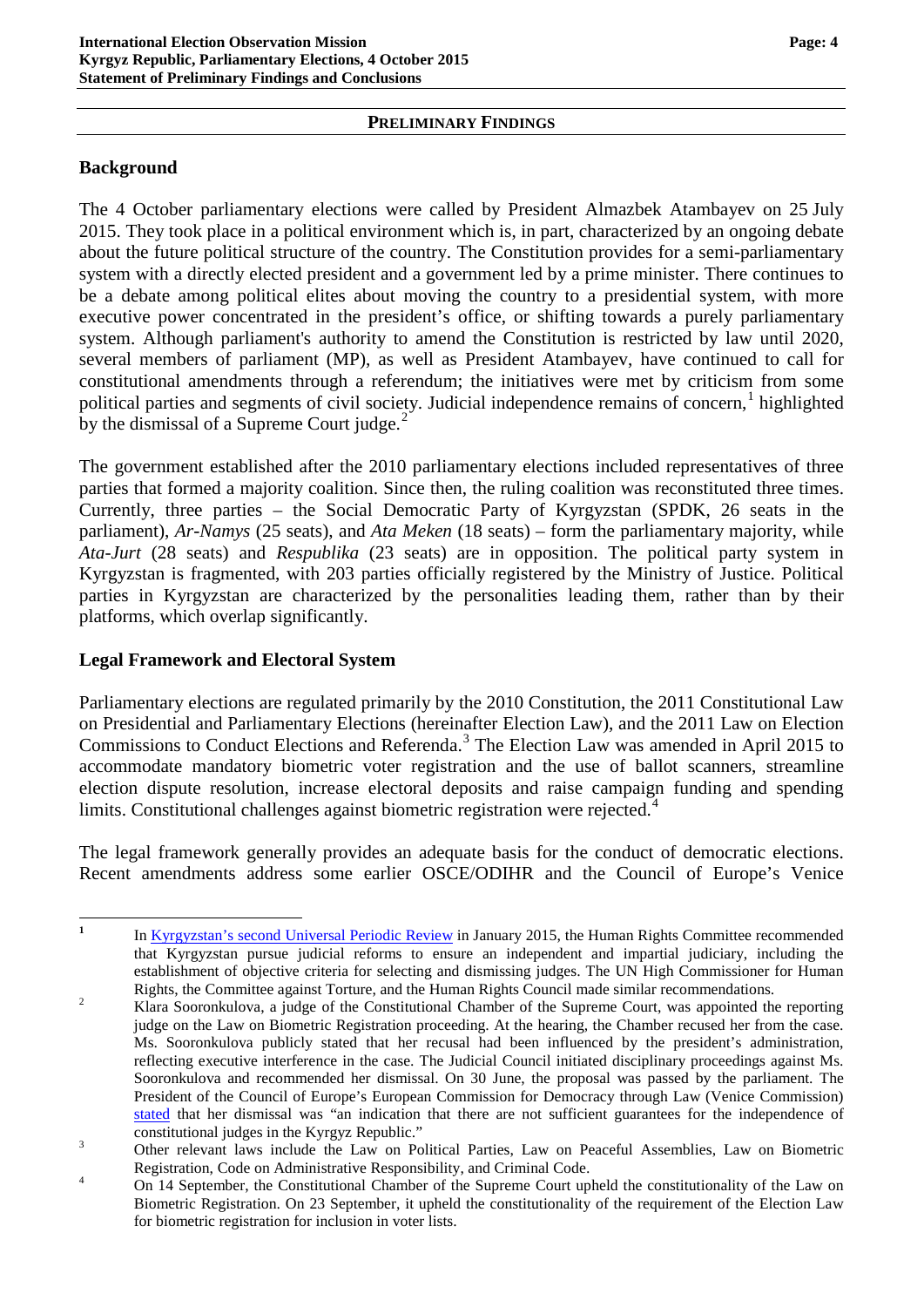Commission recommendations, such as recommendations to improve the accuracy of the voter list, take measures to prevent ballot box stuffing, amend the electoral threshold, and provide greater clarity in election dispute resolution.<sup>[5](#page-4-0)</sup> Other recommendations, however, remain to be addressed including recommendations to allow independent candidates to stand in parliamentary elections, ensure that gender quotas are complied with until the distribution of mandates, and increase transparency of campaign financing. Inconsistencies between the laws negatively affected legal certainty.<sup>[6](#page-4-1)</sup> Decisions and resolutions of the Central Commission for Elections and Referenda (CEC) were not always firmly based on the legal framework, and, at times, in direct contradiction with it.<sup>[7](#page-4-2)</sup>

MPs are elected for five years in a single nationwide constituency through a closed-list proportional system. Independent candidates are not permitted to contest parliamentary elections. To win seats, a party must receive at least 7 per cent of valid votes cast nationwide and at least 0.7 per cent of valid votes cast in each of the seven regions (*oblasts*), as well as in Bishkek and Osh cities. The Constitution limits the number of mandates of any one party in the *Jogorku Kenesh* (parliament) to 65 of a total of 120 seats. Both the double threshold and the limit on seats have been criticized by the OSCE/ODIHR and the Council of Europe's Venice Commission in the past.[8](#page-4-3)

The right to vote is granted to citizens who reach 18 years of age by election day, with the exception of those who are serving a prison sentence or are legally incapacitated. Eligible voters who have reached 21 years of age by election day may be elected to parliament, unless they have a criminal record that has not expired or been cleared according to the law. Restricting the suffrage rights of those with prior criminal records, regardless of the severity of crime committed, is at odds with OSCE commitments and other international obligations.<sup>[9](#page-4-4)</sup>

## **Election Administration**

The elections were administered by a three-level system of election commissions: the CEC, 54 Territorial Election Commissions (TECs) and 2,374 Precinct Election Commissions (PECs), including at 36 polling stations in 26 countries established for out-of-country voting.

The CEC is a permanent body elected by parliament for a five-year term. It consists of 12 members, with the president, the parliamentary majority, and the parliamentary opposition each nominating 4 members.<sup>[10](#page-4-5)</sup> CEC sessions were open to party representatives, media, and citizen and international observers; however, the CEC routinely held 'working meetings', which were not open to observers.<sup>[11](#page-4-6)</sup>

<span id="page-4-0"></span><sup>&</sup>lt;sup>5</sup> See all [previous OSCE/ODIHR reports on Kyrgyzstan](http://www.osce.org/odihr/elections/kyrgyzstan) and the 2014 OSCE/ODIHR and Council of Europe's [Venice Commission Joint Opinion on the Draft Electoral Law of the Kyrgyz Republic.](http://www.osce.org/odihr/119906)<br><sup>6</sup> For example, the Law on Biometric Registration is not consistent with the law on personal data; the law on

<span id="page-4-1"></span>

<span id="page-4-2"></span>election commissions is not harmonized with the Election Law.<br><sup>7</sup> For example, the CEC procedures for the accreditation of media are not provided for by the law (see *Media Section*), and the procedures for registering to vote in additional polling stations in Bishkek and Osh were more restrictive than the law provides for. Furthermore, the late accreditation date for international observers imposed by the CEC is not provided for by the law. Finally, a CEC resolution stipulating that voting and the vote count in 11 polling stations abroad will be conducted without the use of fingerprint scanners and automated ballot count is

<span id="page-4-3"></span>in direct contradiction to the Election Law.<br><sup>8</sup> The double threshold requirement compromises the objectives of a proportional representation system. Limiting a single political party to 65 seats, notwithstanding the number of votes received, challenges the free expression of

<span id="page-4-4"></span>the voters' will. Op.cit, see also Joint Opinion, paragraphs 12, 18–19.<br><sup>9</sup> See paragraphs 7.3, 7.5, and 24 of the 1990 OSCE Copenhagen Document, paragraph 14 of the 1996 UN Human Rights Committee's General Comment No. 25 to Article 25 of the International Covenant on Civil and Political Rights (ICCPR), and section I.1.1.d.iv of the 2002 Council of Europe's Venice Commission Code of Good

<span id="page-4-5"></span>Practice in Electoral Matters. Op.cit, see also Joint Opinion, paragraphs 12, 37–39.<br>
One CEC member resigned in August in order to stand as a candidate and has not yet been replaced.<br>
The Election Law requires the CEC to

<span id="page-4-6"></span>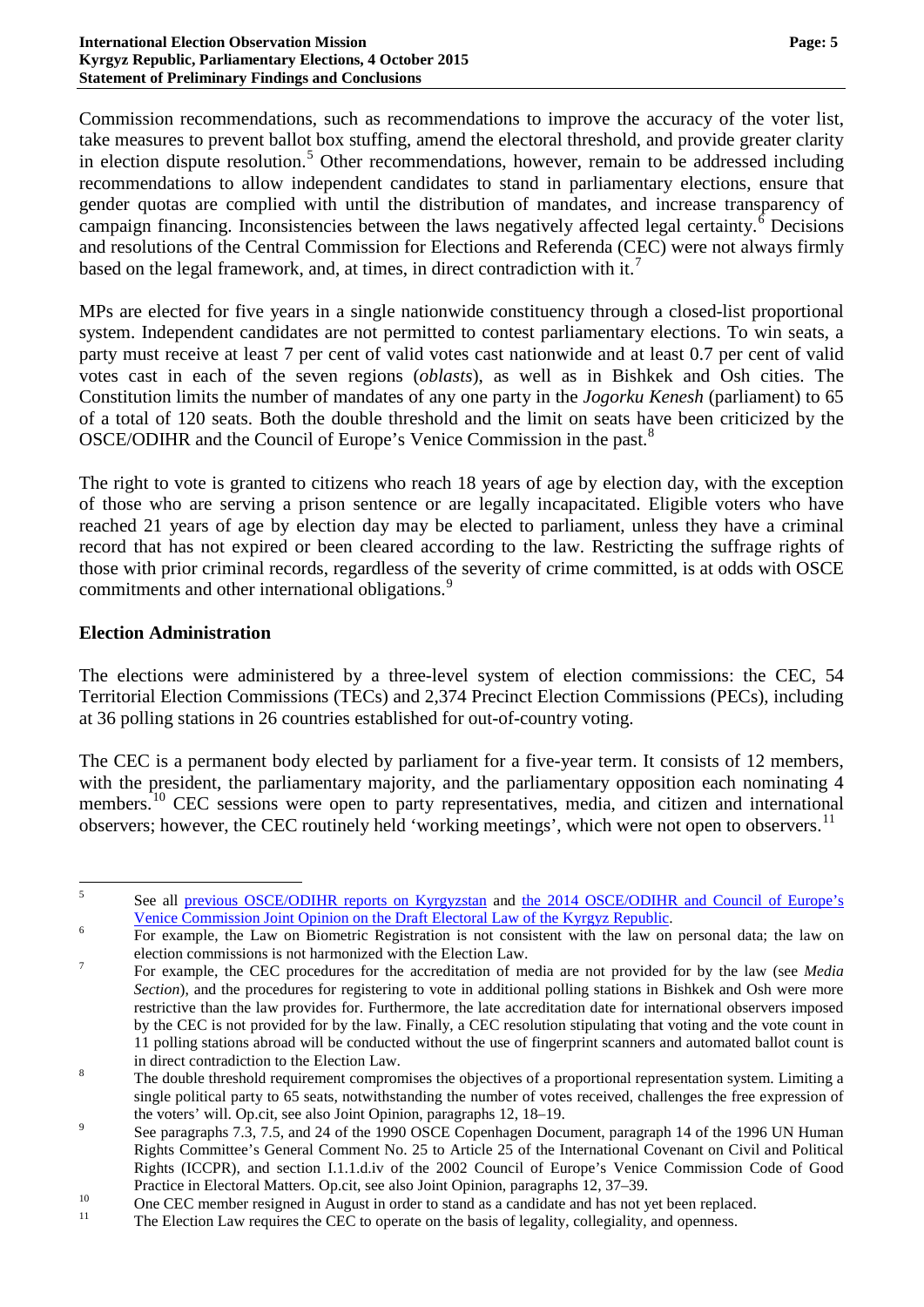The CEC did not consistently update its website, which limited the information available to stakeholders and the public about the process of preparations for the elections and arguably caused confusion about which information on the website was applicable for these elections.<sup>[12](#page-5-0)</sup> Some CEC resolutions were not published in full or were published with a delay,  $13$  as well as were not made available to the OSCE/ODIHR EOM, despite repeated requests. The CEC did not publish the agenda of its sessions in advance and rarely informed international observers about upcoming sessions. In these respects, the CEC's approach decreased the transparency of the process. In addition, it did not offer the OSCE/ODIHR EOM the necessary cooperation, which hampered the mission's work.<sup>[14](#page-5-2)</sup>

TECs and PECs are permanent bodies formed for two-year terms from among nominees of all political parties registered with the Ministry of Justice and local self-governing bodies. The majority of TECs positively assessed the logistical support provided by local authorities. Most OSCE/ODIHR EOM interlocutors did not question the impartiality of TECs and PECs and generally expressed trust in their work. However, some OSCE/ODIHR EOM interlocutors were concerned that a lack of nominations of commissioners, as well as failure or lack of interest by some TEC and PEC members to fulfill their duties negatively affected the work of election commissions. In addition, many TEC and PEC members were replaced before election day.<sup>[15](#page-5-3)</sup> Not all the sessions of the TECs were open to party representatives and observers.<sup>[16](#page-5-4)</sup>

The OSCE/ODIHR EOM positively assessed the work of the lower-level election commissions before election day, including facilitating updates in voter lists and testing of new equipment.

Women were well-represented at the TEC and PEC level, where they accounted for 45 per cent of all TEC members and 56 per cent of PEC members (including 62 per cent of chairpersons) in polling stations visited by IEOM observers. Four CEC members, including the two deputy chairpersons, are women.

For the first time, all polling stations were provided with automatic ballot scanners attached to the ballot boxes. However, according to the Election Law, only the results of the manual count of votes are legally binding. The CEC reported that ballot scanning was introduced as a control mechanism against falsifying election results as well as to increase the transparency of tabulation and publication of results.

The CEC performed tests and public demonstrations of the scanners, before deploying them to polling stations, where they were further tested by PEC members on a daily basis.<sup>[17](#page-5-5)</sup> However, the CEC did not publish any documentation on the scanners' functionality or conduct an independent public audit

<span id="page-5-0"></span><sup>&</sup>lt;sup>12</sup> For example, the CEC did not publish on its website final candidate lists for voters to clearly know who was standing on election day; the list of accredited international observers on the CEC website was from the last

<span id="page-5-1"></span>election.<br><sup>13</sup> The CEC resolutions on establishing the forms of results protocols and the form of the ballot paper were published without the forms attached. The resolution on approval of the budget for the elections did not include a breakdown of costs estimates. Resolutions on the accreditation of international observers were posted with

<span id="page-5-2"></span>significant delays.<br><sup>14</sup> The CEC did not keep the OSCE/ODIHR EOM informed about the process of accreditation of its observers and

did not timely issue accreditation badges, although the EOM submitted the required documentation on time.<br>Among reasons for replacements were lack of remuneration for most PEC members, resignations of

<span id="page-5-4"></span><span id="page-5-3"></span>commissioners who wished to participate in the campaign, and business related to the harvest season.<br>TECs did not always inform the OSCE/ODIHR EOM about upcoming sessions, despite repeated requests. Some TECs in Batken and Talas *oblasts*, and Osh city held *ad-hoc* sessions and unofficial meetings without party proxies and observers.<br><sup>17</sup> From 23 September until 2 October.

<span id="page-5-5"></span>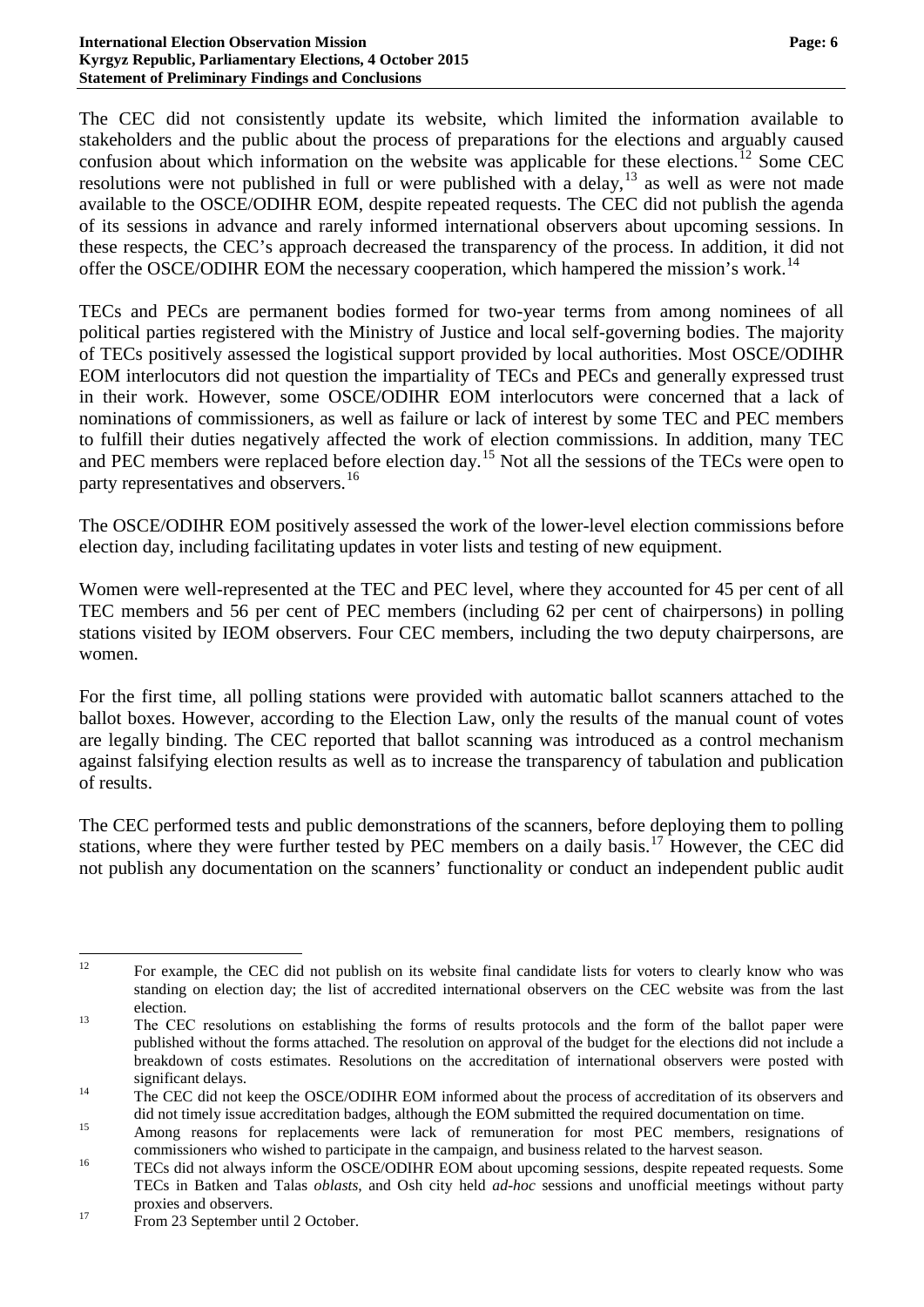of the system, which reduced transparency.<sup>[18](#page-6-0)</sup> The PEC members operating ballot scanners underwent a two-day CEC training, which was generally assessed positively by the OSCE/ODIHR EOM.

## **Voter Registration**

For these elections, significant changes were introduced to the voter registration system, following an initiative launched by the president in 2013. Voter lists were based on a unified nationwide population register, and maintained by the State Registration Service (SRS). As an additional requirement, introduced in part to remove inaccurate voter list entries, citizens had to submit biometric data, or were otherwise not registered to vote.<sup>[19](#page-6-1)</sup> The mandatory submission of biometric data started in October [20](#page-6-2)14, shortly after the Law on Biometric Registration was passed.<sup>20</sup> The Election Law provided for identification of voters on election day based on fingerprint matching.<sup>[21](#page-6-3)</sup>

The biometric identification was implemented with the stated intention to limit the room for electoral malfeasance and to increase voters' trust, and was supported as a concept by most OSCE/ODIHR EOM interlocutors, although some opposed it on the grounds that it limited the constitutional right to vote. However, the inclusiveness of the voter list remained of serious concern, as some citizens were effectively excluded from biometric registration, and thus from the voter list, because they live in remote locations or abroad. Other citizens lacked interest or were unwilling to undergo biometric registration, due to concerns about the use and protection of personal data, aspects that are not adequately regulated by existing legislation.<sup>[22](#page-6-4)</sup>

The limited time available for the complex process compelled the authorities to undertake comprehensive public information campaigns on biometric registration. However, the OSCE/ODIHR EOM also received credible reports of various forms of pressure on some citizens, especially publicsector employees, to provide biometric data. The OSCE/ODIHR EOM noted that the central and local authorities did not provide sufficient information about the practical implications of the new voter registration process, $2^3$  which is at odds with international standards, $2^4$  and thus failed to address some citizens' concerns.

In a mainly open process, from 20 August to 19 September, voters could confirm their voter list records at their PECs, online, and via an SRS telephone hotline and could request changes to their records.<sup>[25](#page-6-7)</sup> The voters, including a significant number living but not registered in Bishkek and Osh,

<span id="page-6-0"></span><sup>&</sup>lt;sup>18</sup> The OSCE/ODIHR EOM was informed that the components of the system were certified in South Korea, where the system is from, although no public reports are available. The CEC did not allow the OSCE/ODIHR EOM to meet CEC technical staff to discuss technical details related to the ballot scanners.

<span id="page-6-2"></span><span id="page-6-1"></span><sup>&</sup>lt;sup>19</sup> Biometric data included citizens' fingerprint scans, photos, and signatures.<br><sup>20</sup> Biometric registration became a requirement for inclusion in the voter list in April 2015. The deadline for biometric registration for inclusion in the voter list for these elections was 19 September.<br><sup>21</sup> In case of mismatch after five attempts, voters' personal identification numbers and photos were considered. The

<span id="page-6-3"></span>

<span id="page-6-4"></span>Election Law does not foresee contingency procedures in case of equipment failure.<br><sup>22</sup> The SRS reported that as of 19 September, a total of 2,849,000 citizens over 16 (some 75 per cent) were registered. However, on 23 September, the government reported that some 95 per cent of all voters residing in Kyrgyzstan were registered to vote in these elections. Various OSCE/ODIHR EOM interlocutors assessed both of these percentages as unrealistic. The CEC chairperson, on 2 October, informed international observers that 99 per

<span id="page-6-5"></span>cent of eligible voters had been registered.<br><sup>23</sup> For example, voters were not informed about the process of compiling and updating the voter list, about the time required between biometric registration and their names appearing in the voter list, about possible discrepancies between the electronic and printed voter list during the public display period, or about the fact that the location

<span id="page-6-6"></span>where they provided biometric data was not linked to where they would be included on the voter list.<br>Paragraph 11 of the UN Human Rights Committee's General Comment No. 25 to Article 25 of the ICCPR states, among others, that "[voter] education and registration campaigns are necessary to ensure the effective

<span id="page-6-7"></span>exercise of article 25 rights by an informed community."<br>The SRS published the complete voter list online. The SRS hotline had several operators and was largely unavailable during peak times, such as on 18 September.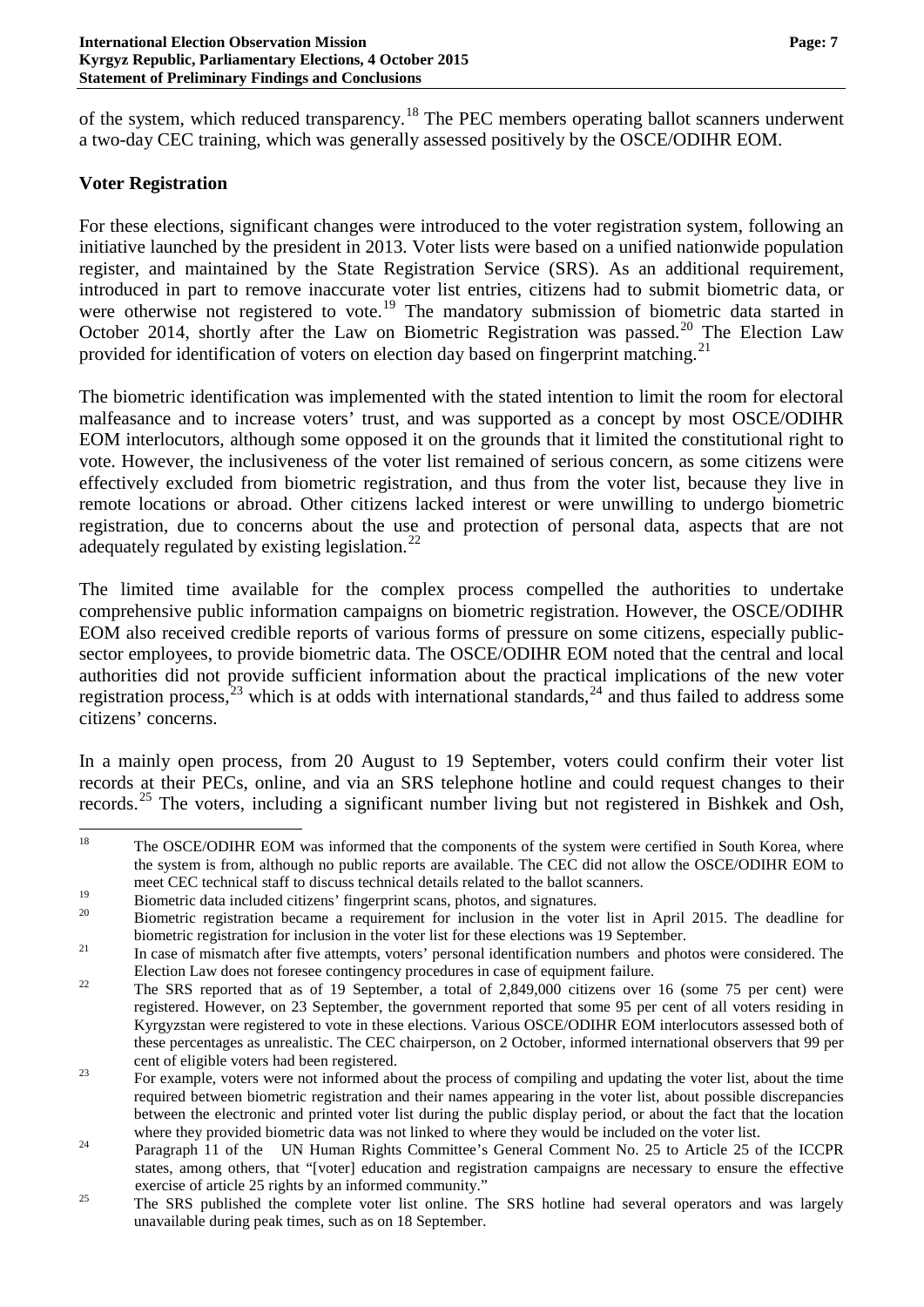also could request to vote at their place of temporary residence.<sup>[26](#page-7-0)</sup> Some voters submitted biometric data close to the deadline, and the fact that this was not immediately reflected in voter lists available in PECs led to confusion in some cases. $27$ 

The initial allocation of voters to polling stations was conducted automatically, using a newly created address register held by the SRS. However, according to the SRS, some 15 per cent of all registered voters had to be re-allocated to the correct polling stations, according to the precinct boundaries maintained by the CEC.

In total, 2,761,297 voters were registered to vote. Despite a significant number of Kyrgyzstani citizens living abroad, only 15,322 were registered for out-of-country voting.<sup>[28](#page-7-2)</sup>

## **Candidate Registration**

In an inclusive process, the CEC registered all 14 political parties which submitted their candidate lists and paid the required electoral deposit of five million KGS.<sup>[29](#page-7-3)</sup> Twenty more parties had initially stated their intention to run in the elections but did not submit all required documents, including proof that they had paid the electoral deposit.

The Election Law establishes a number of quotas for candidate lists, which parties must meet in order to have their lists registered. Parties must have at least 30 per cent of candidates from each gender, with the less represented gender being given at least one place in each group of four candidates on the list. Furthermore, a party must ensure that at least 15 per cent of its candidates belong to national minorities, that 15 per cent are younger than 35 years old, and that it fields at least two candidates with disabilities, of which one in the top 50. The quotas apply to candidate lists at the time of registration, rather than to the actual distribution of seats, and the law does not require that the quotas are maintained after registration of a list, undermining efficacy of measures aimed to increase participation of underrepresented groups.

Parties were aware of the nomination and registration rules, and party representatives and citizen observers were allowed to attend meetings of CEC working groups during the processing of registration documents. Some parties had to amend their initial lists to meet the quota requirements, following requests from the CEC. Many candidates who fell under the ban to stand for elections because their criminal convictions had not expired or been cleared either withdrew or were taken off the list by the nominating parties.[30](#page-7-4) The CEC refused the registration of one candidate from *Ata Meken* because he was not eligible to be a candidate due to a court conviction.

According to the Election Law, the CEC has 10 days from the day it receives a party's registration documents to decide on the registration of that party's candidate list. The CEC did not meet this legal deadline and registered all candidate lists on 3 September, the final deadline for list registration, regardless of when they had been submitted. The CEC published names of registered candidates on its

<span id="page-7-0"></span><sup>&</sup>lt;sup>26</sup> Of some 200,000 citizens who live in Bishkek but are registered to vote elsewhere according to their permanent residence and who registered biometrically, some 79,205 requested to vote in Bishkek. The OSCE/ODIHR EOM noted long lines of voters attempting to register to vote according to their temporary residence, and it appeared that not all such voters managed to do so by the deadline of 19 September.<br><sup>27</sup> Some voters could not find their names either on the paper copy of the voter list or in the electronic version,

<span id="page-7-1"></span>although they claimed to have undergone biometric registration. The SRS told the OSCE/ODIHR EOM that some

<sup>4,000</sup> voters were not included in the voter list, due to various problems during the biometric registration.<br>28 The Ministry of Foreign Affairs reported to the SRS that 612,747 Kyrgyz citizens over the age of 16 live abroa

<span id="page-7-4"></span><span id="page-7-3"></span><span id="page-7-2"></span>

<sup>&</sup>lt;sup>29</sup> Equal to some 72,800 EUR (at the time of registration, 1 EUR equalled some 68.6 Kyrgyzstani *Som*, KGS).<br>According to the Ministry of Internal Affairs, 234 nominees fell under the ban to stand. The CEC did not provid information about how many candidates were withdrawn.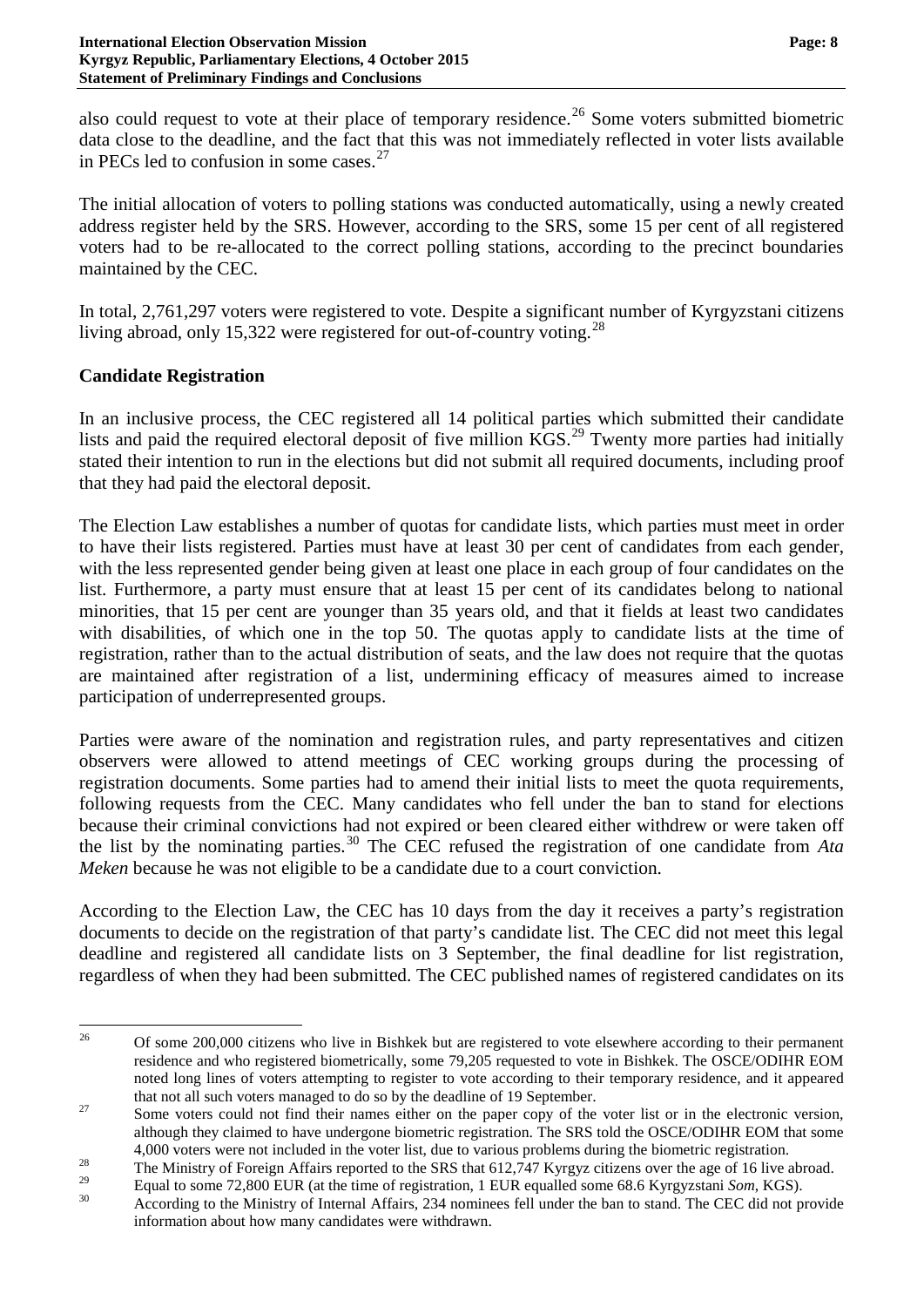website, but it did not update the publication after the deregistration of candidates.<sup>[31](#page-8-0)</sup> Due to lack of data published, it was not possible for the OSCE/ODIHR EOM to confirm whether the parties fulfilled the quota requirements.

## **Campaign Environment and Campaign Finance**

During the official campaign, which started on 4 September and ended 24 hours prior to voting, parties were actively canvassing throughout the country, holding public meetings and rallies ranging from less than 100 participants in Balykchy to more than 12,000 people in Osh city. Billboards, banners, and other signage, including stickers and small posters on private homes and vehicles, were widely visible in many locations, as were party offices. The campaign was conducted in a generally peaceful environment, except for one violent incident involving one of the two co-chairpersons of *Respublika-Ata Jurt*, Kamchybek Tashiev, who allegedly assaulted an *Onuguu-Progress* candidate in Jalal-Abad. Before charges were brought, the CEC deregistered Mr. Tashiev less than one week before election day. In addition, isolated scuffles between supporters of different parties and instances of signage being destroyed or removed were reported.<sup>[32](#page-8-1)</sup>

The SDPK, *Ata Meken,* and *Respublika-Ata Jurt* ran highly visible campaigns throughout the country from the beginning of the campaign period, using considerable resources. There was also active canvasing of voters by *Bir Bol*, *Onuguu-Progress,* and *Kyrgyzstan*. [33](#page-8-2) These six parties, along with *Butun Kyrgyzstan-Emgek* and *Zamandash*, were observed to have offices in all *oblasts. Ar-Namys* had some prominent candidates and tried to capitalize on its role as a member of the governing coalition, although the party's campaign approach was lower key due to its limited resources. Other parties with limited campaign funds intensified their campaigning at later stages.

While some parties ran campaigns based on their platforms, others reminded voters of accomplishments that have rendered specific benefits, ranging from infrastructure projects, and provision of services reportedly at discounted rates, to increases in civil servant salaries. The President was highly visible during the election campaign.<sup>[34](#page-8-3)</sup> Some party and civil society representatives expressed their concerns to the OSCE/ODIHR EOM that the SDPK, due to its affiliation with the president, tried to use his prestige to its benefit and took credit for state projects in order to capitalize on his popularity. There were some allegations from various stakeholders of misuse of state administrative resources, but this did not appear to be a major issue of concern in these elections. Allegations of vote buying and selling were widespread,<sup>[35](#page-8-4)</sup> and some formal complaints were filed and criminal investigations launched.<sup>[36](#page-8-5)</sup> Party representatives told the OSCE/ODIHR EOM that voters expect to either receive cash or promises of individual benefits for their votes.

<span id="page-8-0"></span><sup>&</sup>lt;sup>31</sup> Seventeen candidates from seven parties were deregistered due to their withdrawal or withdrawal by the nominating parties; one candidate was deregistered by the CEC (see *Campaign Environment and Campaign Finance*). <sup>32</sup> Another incident reported by the media was of a *Respublika-Ata Jurt* candidate stabbing a *Kyrgyzstan* party

<span id="page-8-1"></span>member in Kochkor district (Naryn *oblast*). The police clarified that the incident was not related to the elections.<br>According to the CEC audit group report of 3 October, the parties that received the most funds were *Res* 

<span id="page-8-2"></span>

<span id="page-8-3"></span>*Ata Jurt*, *Onuguu-Progress*, SDPK, *Bir Bol*, *Kyrgyzstan* , and *Ata Meken*. <sup>34</sup> President Atambayev helped to establish the SDPK in 1993, led the party from 1999 and terminated his

<span id="page-8-4"></span>membership in 2011.<br><sup>35</sup> Prime Minister Temir Sariyev, in a meeting with political parties in Bishkek on 15 September, asked parties to

<span id="page-8-5"></span>stop any vote-buying and collection of voters' passports.<br><sup>36</sup> The police in Jalal-Abad confirmed to OSCE/ODIHR EOM observers that on 3 October, five residents of Jalal-Abad city reported that they had received money and rice from a political party in return for their votes. Media reported on election day that according to the deputy interior minister, 80 cases of vote-buying were registered during the pre-election period, and 6 criminal investigations had been launched. While vote-buying is punishable under the Criminal Code, voters need to request prosecution, which in practice leads to little incentive for individuals to pursue the matter.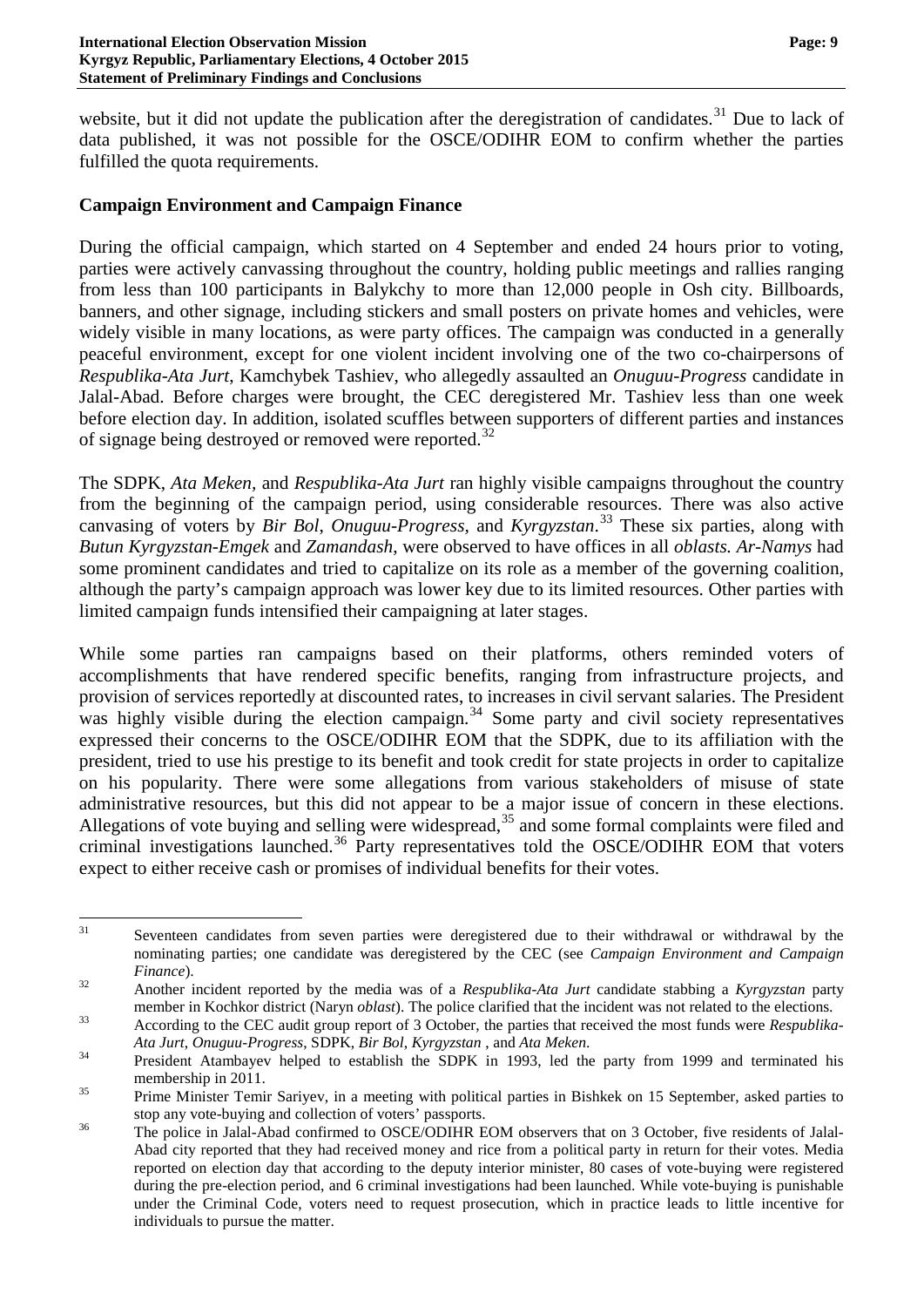Election campaigns are funded through electoral funds created by political parties. These funds may be financed from a party's and from candidates' own contributions, as well as from voluntary donations of citizens and legal entities.<sup>[37](#page-9-0)</sup> Parties do not receive public funding. The law sets limits on the amounts of contributions, donations, and total campaign expenditures. These limits have been significantly increased compared to previous elections, and are expected to result in the most expensive election campaign ever. The Election Law prohibits charitable activities by contestants from the moment elections are called. However, past charitable activities and projects featured prominently in some campaigns.<sup>[38](#page-9-1)</sup> The CEC set up an audit group led by a CEC member to oversee compliance with campaign finance rules.

Campaign financing would benefit from greater transparency including by regular publication of more detailed reports prior to election day and an obligation that the reports that parties must submit to the CEC after election day be published. Parties submitted interim reports prior to election day and must submit detailed reports within 10 days after election day.<sup>[39](#page-9-2)</sup> However, there is no obligation for parties to disclose sources of funds. The audit group regularly published reports with total amounts of incomes and expenditures for each party.[40](#page-9-3) The CEC issued formal warnings to *Aalam, Bir Bol,* and the Congress of Peoples of Kyrgyzstan for breach of campaign funding rules, while *Ata Meken, Onuguu-Progress*, and *Zamandash* were notified about the "impermissibility of violations in the future".

Despite constitutional guarantees of equality, women remain under-represented in political life, including in elected office. In the outgoing parliament, 23 of the 120 members are women (19.2 per cent). The percentage of women candidates on individual party lists registered for these elections ranged from 30.1 to 35.3 per cent. The role of women in the political parties varies considerably: some parties report no women in decision-making positions, while others report up to 50 per cent of members of their political councils being female. As of 24 September, 1 of 4 deputy prime ministers, 2 of 15 cabinet ministers, 1 of 7 *oblast* governors, as well as 10 out of 48 state secretaries and deputy ministers are women.

#### **Media**

The media provided contestants with a platform to present their views through debates and political advertisement. However, the limited coverage of the election campaign in the news and current affairs programmes of the majority of media outlets, as well as a lack of political, investigative, and analytical reporting significantly reduced the amount of impartial information available to voters.

The Election Law allows media outlets to sell airtime and space to contestants, provided that prices are equal for all contestants and are published within 10 days of the calling of an election. Although not foreseen in the law, the CEC established accreditation requirements for those media outlets that chose to offer paid political advertisement, reserving the right to revoke such accreditations.<sup>[41](#page-9-4)</sup> Although Internet is generally not regulated by the legal framework, the CEC established similar requirements for websites. The CEC also established an unofficial procedure that required all campaign material to be prescreened and authorized by the CEC in order to be broadcast.<sup>[42](#page-9-5)</sup> Many

<span id="page-9-0"></span><sup>&</sup>lt;sup>37</sup> The Election Law prohibits donations from foreign, state-owned, and anonymous sources, as well as from religious and charitable organizations. Candidates may not create their own electoral funds. <sup>38</sup> For example, by *Butun Kyrgyzstan-Emgek, Onuguu-Progress*, and the SDPK.

<span id="page-9-3"></span><span id="page-9-2"></span><span id="page-9-1"></span><sup>&</sup>lt;sup>39</sup> There are no sanctions for non-compliance with this obligation. The CEC is not obliged to publish these reports.<br><sup>40</sup> On 24 September, the audit group also published interim reports submitted by the parties with tota

<span id="page-9-4"></span>revenue and expenditure category.<br><sup>41</sup> The CEC reserved the right to revoke an accreditation, thus suspending the right to publish paid political advertisement, if a media outlet fails to provide objective coverage of the campaign or the elections, or if it attempts to damage the honour or dignity of election commissioners.<br>
42 On 1 October, the CEC issued an official warning to KTRK for airing spots that had not been approved.

<span id="page-9-5"></span>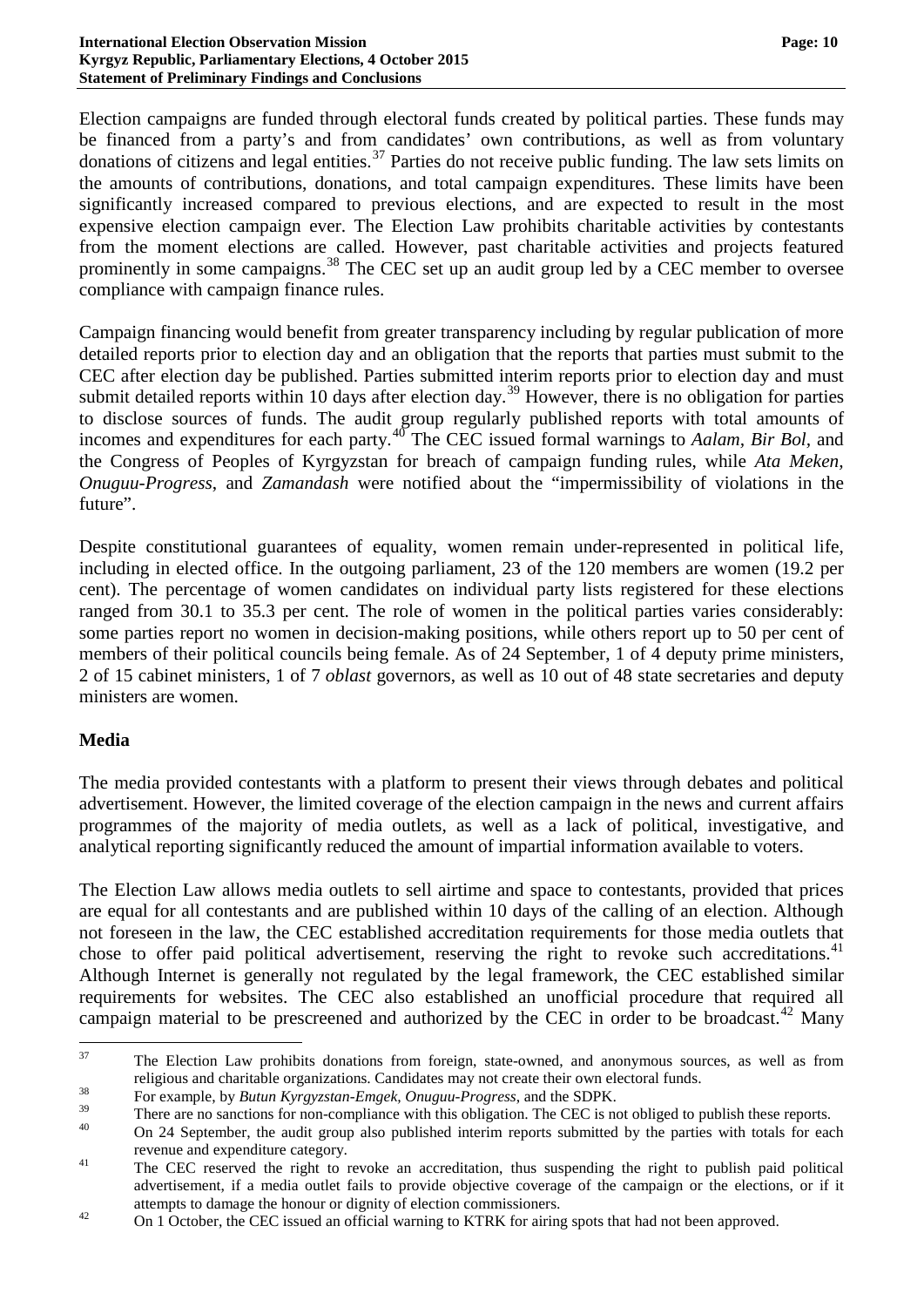OSCE/ODIHR EOM interlocutors perceived such requirements as excessive and beyond the CEC's mandate, although the prescreening was widely welcomed by political parties.

Given the ambiguity of the legal requirements,  $43$  the public Television and Radio Corporation (KTRK) and the state National Television and Radio Company (ElTR) allocated free airtime, using one hour per contestant as a basis. Channel 5 and *Piramida*, which were nationalized in 2011 and received state funding in 2015, did not allocate free airtime, despite the legal requirements to do so.<sup>[44](#page-10-1)</sup> Two out of three national state-funded newspapers provided to all contestants only a half of the legally required free space, while *Slovo Kyrgyzstana* did not allocate any space.

Media outlets largely perceived the campaign as a business opportunity and provided only limited editorial coverage of the campaign in their news and current affairs programmes; several OSCE/ODIHR EOM interlocutors stated that this was done in order to maximize advertisement revenue. In particular, some 79 per cent of the time allotted to contestants on the KTRK was paid for. A similar approach was observed on other television stations monitored by the OSCE/ODIHR EOM, where between 77 and 95 per cent of coverage of contestants was paid for.<sup>[45](#page-10-2)</sup>

Reports about parties and their candidates in the news and current affairs programmes accounted for over half of the paid contents. Such reports were prepared by the parties, broadcast as part of the regular newscasts, and virtually indistinguishable from regular newscasts and programmes. While the majority of such items contained notices that they were paid for, these notices were usually displayed only at the end and in small text.<sup>[46](#page-10-3)</sup> Such practices, although in line with the law, undermined the editorial autonomy and credibility of media outlets, potentially deceiving the voters regarding the nature of the content.

The lack of news coverage of contestants highly contrasted with the extensive positive coverage of the president and other state officials in all state-affiliated media, which devoted between 29 and 42 per cent of all politically relevant news coverage to the president, mainly positive in tone, and between 25 and 48 per cent to the government, mainly neutral in tone. All contestants combined received between 7 and 17 per cent. The coverage of the president in the news and current affairs programmes often contained elements (such as music, slogans, or video footage) that were also part of the SDPK's paid spots.

During the last week of the campaign, editorial coverage of the SPDK, *Respublika-Ata Jurt* and, to lesser extent, *Ata Meken* increased on KTRK and private NTS; however, the tone of presentation differed. While KTRK covered *Respublika-Ata Jurt* and *Ata Meken* mainly in a negative tone, the SDPK was presented mainly in a positive and neutral manner. NTS devoted extensive positive and neutral coverage to *Respublika-Ata Jurt*, mainly related to the deregistration of Mr. Tashiev.

OSCE/ODIHR EOM media monitoring results showed a pronounced contrast between the coverage of public Radio *Birinchi* (part of KTRK) and Radio *Azattyk* (the Kyrgyz language service of RFE/RL). Radio *Birinchi* largely focused on the activities of the authorities, while contestants received a combined total of one hour (or 11 per cent) of editorial news coverage during the entire

<span id="page-10-0"></span><sup>&</sup>lt;sup>43</sup> The Election Law requires state-owned or state-funded media to allocate at least one hour of free airtime per working day or an A4-page space to parties contesting the elections.<br>On 16 February 2015, the government allocated 5.7 million KGS to Channel 5 and *Piramida*, each.<br>On 4 September, the OSCE/ODIHR EOM commenced its quantit

<span id="page-10-1"></span>

<span id="page-10-2"></span>channels (Channel 5, ElTR, KTRK, NBT, NTS, and *Piramida*), 2 radio stations (Radio *Birinchi* and Radio *Azattyk*), and 11 newspapers (state-funded *Erkin-Too*, *Kyrgyz Tuusu*, and *Slovo Kyrgyzstana*, and the private

<span id="page-10-3"></span>newspapers Alibi, Asia-News, De Facto, Delo No., Fabula, Respublika, Super-Info, and Vecherniy Bishkek).<br>EITR was the only broadcaster monitored by the OSCE/ODIHR EOM which constantly indicated paid content during the whole duration of such paid programmes.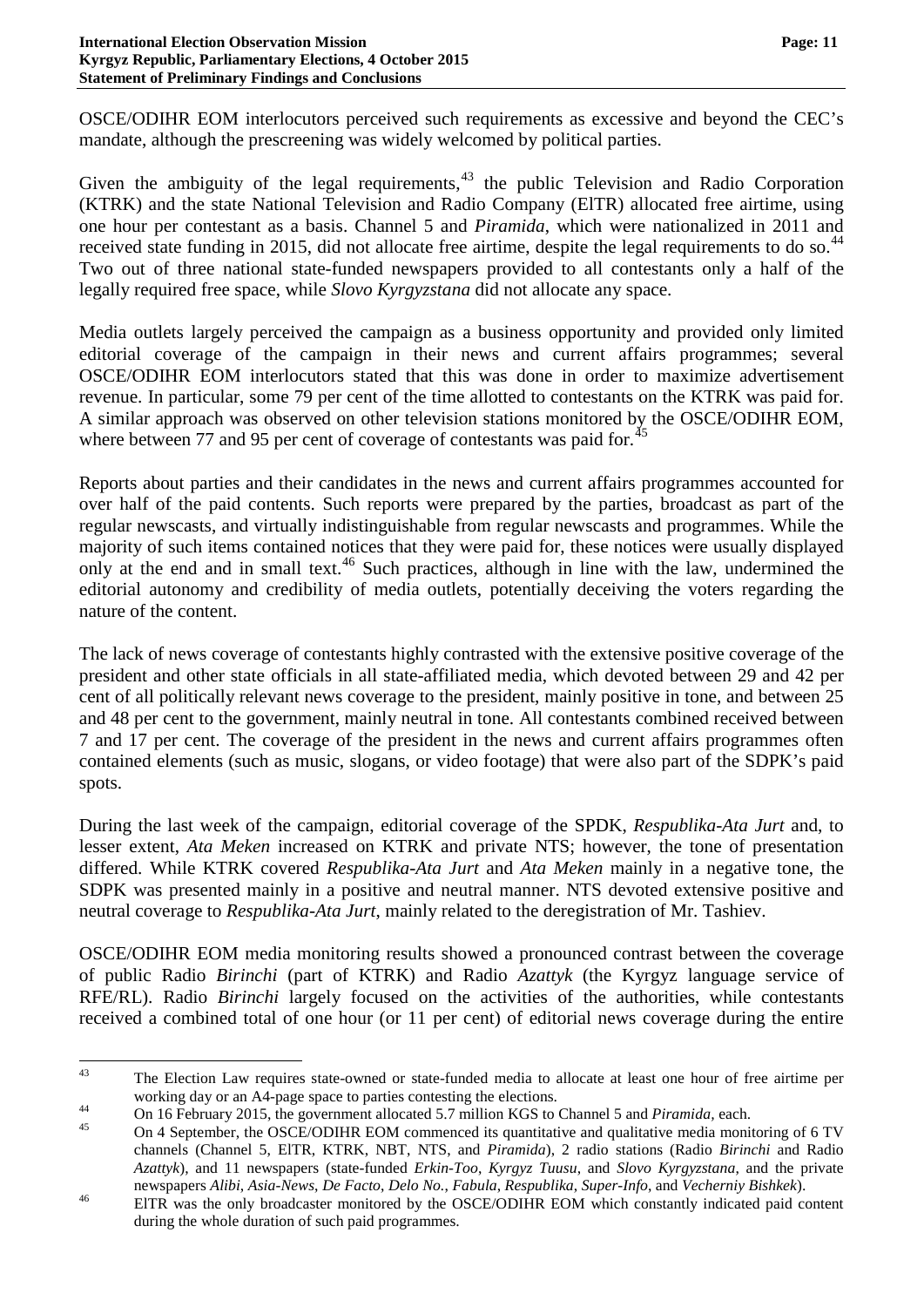campaign period. Radio *Azattyk* focused more on the contestants and their platforms – one half of electoral and politically relevant coverage was devoted to the contestants without favouring any particular party.

#### **Complaints and Appeals**

Following the latest amendments, the Election Law channels most election-related complaints to elections commissions. Decisions and actions or inactions of election commissions and their officials that violate the rights of electoral stakeholders are appealed to the higher-level election commission. Complaints about the CEC and appeals against its decisions are submitted to the Pervomaisky district court in Bishkek and can be further appealed to the Supreme Court. Complaints about actions or decisions of state bodies and officials, as well as other election contestants, can be made to the police, the prosecutor's office, election commissions, or to courts.<sup>[47](#page-11-0)</sup> Complaints and appeals must be made within two days from the time the complainant became aware of the infringing action.<sup>[48](#page-11-1)</sup>

Election commissions responded to pre-election complaints but did not always meet legal deadlines. At the CEC, most complaints were handled by working groups.<sup>[49](#page-11-2)</sup> However, the tracking and documentation of complaints resolution by election commissions need improvement and the process lacked transparency.<sup>[50](#page-11-3)</sup> CEC decisions did not always contribute to consistent and uniform application of the law; some of its decisions lacked legal grounding.<sup>[51](#page-11-4)</sup> The majority of appeals against the CEC were upheld by the courts, which did not often provide sufficient legal reasoning.<sup>[52](#page-11-5)</sup> Court proceedings respected legal deadlines, but the parties were not always informed about the time of their hearings.<sup>[53](#page-11-6)</sup>

#### **Participation of National Minorities**

Kyrgyzstan has an ethnically diverse population, with ethnic Kyrgyz constituting 71 per cent of the total population of 5.6 million, while minorities account for 29 per cent. Minority groups include ethnic Uzbeks (14.7 per cent), Russians (8.3 per cent), Dungans (1.2 per cent), Uighurs (1 per cent), as well as groups of Tajiks, Kazakhs, Tatars, Ukrainians, Koreans, and Meskhetian Turks.<sup>[54](#page-11-7)</sup> The Constitution does not make direct reference to national minorities and does not allow for political parties to be formed on the basis of ethnicity. Although principles of non-discrimination and equality are enshrined in the Constitution, there is no specific legislation on non-discrimination. The Constitution grants Russian the status of an official language.

All parties' candidate lists complied with the national minority quota, with many parties placing minority representatives in the top 10 of their lists. In areas compactly populated by Dungan, Tajik and Uzbek ethnic communities the national minorities were underrepresented in a number of TECs

<span id="page-11-0"></span><sup>&</sup>lt;sup>47</sup> The Civil Procedure Code retains provisions on election dispute resolution by local courts. However, both the Supreme Court and the CEC informed the OSCE/ODIHR EOM that judges had been instructed to give precedence to the Election Law.<br><sup>48</sup> Three complaints were rejected by courts on the grounds that complainants missed the legal deadline taking into

<span id="page-11-1"></span>account only date when the decision was taken, but not the date when the decisions were published.

<span id="page-11-2"></span><sup>&</sup>lt;sup>49</sup> The CEC working groups on complaints and on control over the campaign reviewed over 300 pre-election complaints and instructed parties and other actors to eliminate violations. Those who did not comply were given warnings in CEC sessions, where actors involved not always had an opportunity to present their case.<br>Working group meetings were not documented in protocols.<br>See for example the CEC Resolution No. 157 "On violation of elec

<span id="page-11-3"></span>

<span id="page-11-4"></span>*Respublika-Ata Jurt* and the co-chair of the party Kamchybek Tashiev" and CEC Decision No. 129 "On warning

the political socialist party *Ata Meken* for violations of the rules of conducting the campaign".<br><sup>52</sup> The Pervomaisky district court upheld 14 CEC decisions and cancelled 1 on appeal, and 10 of its decisions further

<span id="page-11-6"></span><span id="page-11-5"></span>appealed were upheld by the Supreme Court. 53 Representatives of *Egemen Kyrgyzstan* as well as Mr. Iriskulbekov and Mr. Arykov, who appealed CEC decisions, were not informed by the Pervomaisky district court about the time of hearings.<br>See [the 2009 national census data.](http://www.stat.kg/rus/part/census.html)

<span id="page-11-7"></span>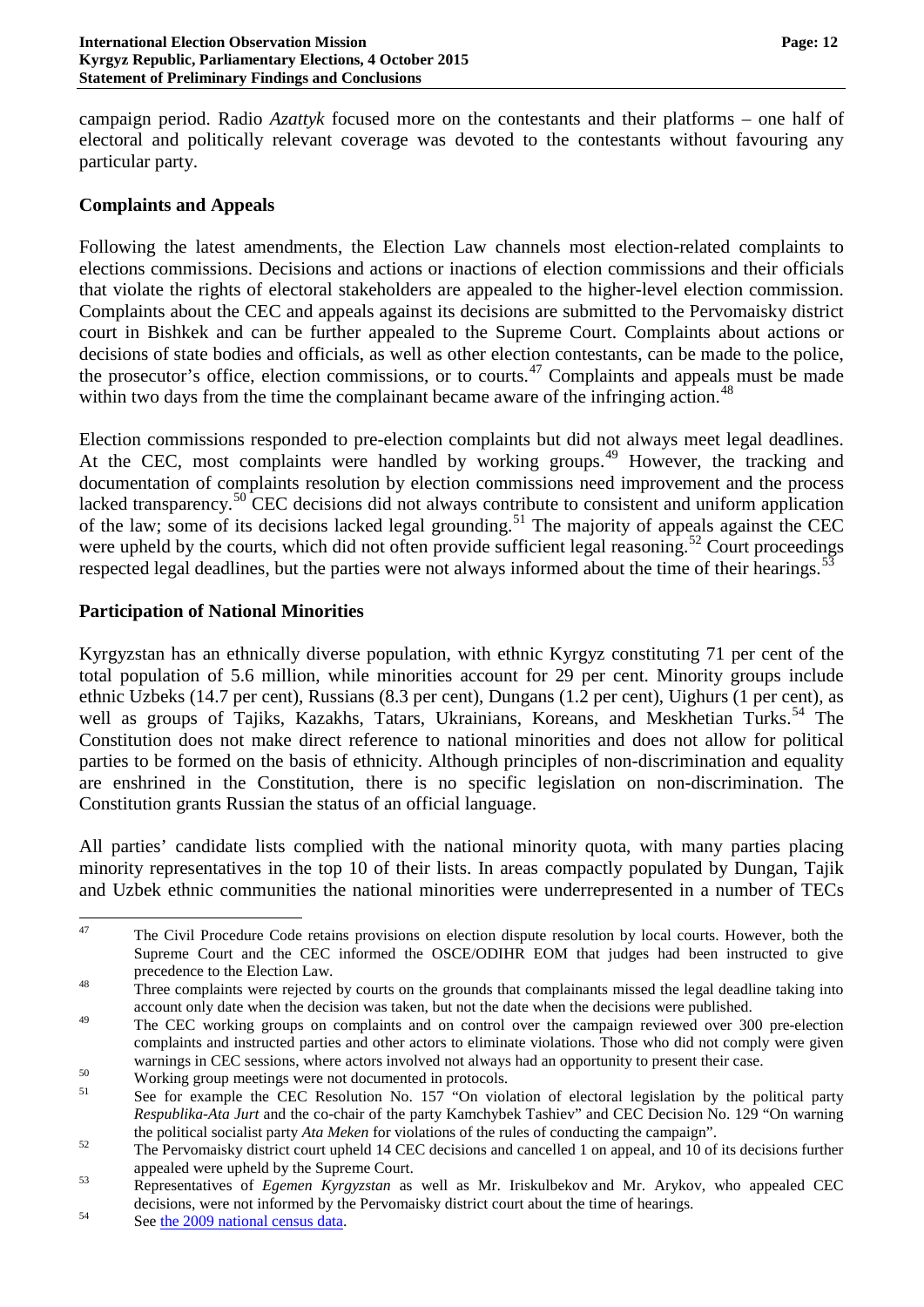and PECs. Neither voter education and information material nor ballot papers were printed in the minority languages. This practice does not correspond to international standards and OSCE commitments<sup>[55](#page-12-0)</sup> and may have resulted in *de facto* disenfranchisement of those persons belonging to national minorities who do not have sufficient command of either Kyrgyz or Russian.

Minorities participated in rallies held by different parties. In a positive development, most parties refrained from nationalist rhetoric, and neither anti-minority campaigning nor intimidation of minorities was reported in the course of the campaign. However, there were instances of anti-minority content on the Internet, including in social media. During the campaign, a number of parties put specific emphasis on the importance of national unity and accord between different ethnic communities for the county's stability and security. Some parties disseminated campaign materials in the Uzbek language.

#### **Citizen and International Observers**

The law allows for observation of the entire electoral process by both citizen and international observers. While international observers must be accredited by the CEC, citizen observers acquire their status after their organization has submitted a letter with their names to the election commission where they will observe (CEC, TECs or PECs). In a positive step, civil society, including the Coalition for Democracy and Civil Society and *Taza Shailoo*, was actively involved in election observation, conducting both long-term and short-term observation and publishing observation reports, and thus contributing to transparency of the process.

According to CEC Resolution No. 87 of 28 July, the CEC started to accredit international observers only on 4 September, effectively limiting their right to observe all stages of the electoral process. In total, the CEC accredited 613 international observers from various organizations and embassies.

## **Election Day**

Election day proceeded peacefully. Opening procedures were assessed positively in all but 3 of the 122 polling stations observed, although prescribed procedures were not always followed. Technical problems setting up the voter identification equipment and configuring the ballot scanners (16 reports) were the main reasons for the late opening of 27 polling station observed; in most cases, the delays were small.

Voting was assessed positively in 95 per cent of polling station observed. The voting process was orderly and well organized in the large majority of polling stations observed, and only relatively minor technical problems with the voter identification equipment and ballot scanners were reported. However, in a significant number of polling stations observed, not all voters could find themselves on the voter list.

In 2 per cent of polling stations observed, the ballot scanner had to be replaced due to equipment failure, and in 1 per cent, the PEC had to use a ballot box without a scanner. The voter identification equipment worked well, overall. However, occasional software and hardware problems of the voter identification equipment or the ballot scanner led to regular but usually brief suspensions of voting. Voter identification procedures were followed in almost all polling stations observed, but in almost one half of them, not all voters could be identified by fingerprint scanning. In 34 per cent of polling stations observed, voters were turned away because their names could not be found on the voter list;

<span id="page-12-0"></span><sup>&</sup>lt;sup>55</sup> Paragraph 32.5 of the 1990 OSCE Copenhagen Document states that "persons belonging to national minorities have the right  $(...)$  to disseminate, have access to and exchange information in their mother tongue." The 1996 UN Human Rights Committee's General Comment 25 states that "information and materials about voting should be available in minority languages."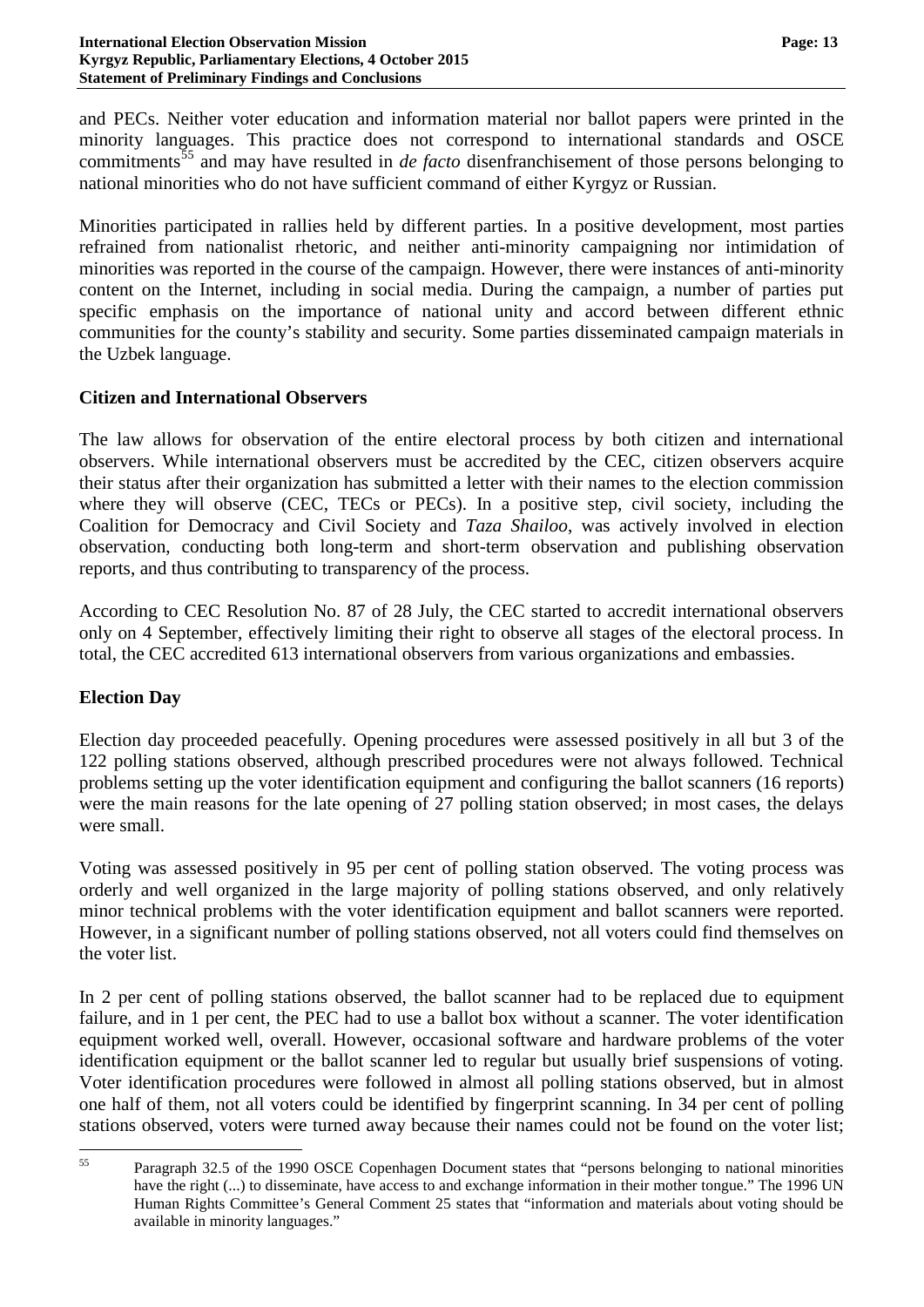the SRS personnel deployed to direct voters to the correct polling station failed to find some voters on the voter list of any polling station, even though they had undergone biometric registration. Overcrowding was reported from 9 per cent of polling stations observed, and voters were waiting outside 25 per cent of polling stations observed to vote.

The secrecy of the vote was not always safeguarded. In 13 per cent of polling stations observed, not all voters marked their ballots in secrecy, in 28 per cent, voters' choice could be seen as they took their ballot to the ballot box, and in 11 per cent, the mark on the ballot could be seen through the reverse side. IEOM observers reported some procedural errors, in particular ballot boxes which were not properly sealed (13 per cent). They also reported instances of serious violations, including attempts to influence voters who to vote for (1 per cent), group voting (4 per cent), and proxy voting (1 per cent). In the vicinity of 2 per cent of polling stations observed, IEOM observers saw evidence of vote-buying.

Party representatives were present in all but 2 polling station observed, while citizen observers were present in just over one half. Unauthorized people, mainly police, were present in 30 per cent of polling stations observed; there were reports from 4 per cent of polling stations observed that non-PEC members directed or interfered in the work of the PEC.

The CEC announced voter turnout at 58 per cent. It started posting detailed preliminary election results by polling stations, on the basis of initial results provided by the ballot scanners on its website almost immediately after the closing of the polls.

The vote count was assessed negatively in over one third of the 113 polling stations where it was observed, which is a high quantity and of concern. Many PECs did not perform basic reconciliation procedures, such as cancelling unused ballot papers (11 reports) or counting the signatures on the voter list and recording this number in the results protocol (24 and 13 reports, respectively). In 12 counts ballots were not separated by contestants, and there were 12 instances where not all ballots were counted correctly. IEOM observers reported that two PECs did not count the ballots cast for contestants at all and simply copied the numbers from the results slip produced by the ballot scanner. The determination of ballot validity was often not reasonable or consistent (18 and 15 reports, respectively). In almost one-half of counts observed, the results of the manual count did not match those produced by the ballot scanner. Many PECs did not complete the protocols in full and in ink (15 and 10 reports), or pre-signed the protocol (12 reports). Copies of the results protocol were frequently not given to those entitled or posted for public information (28 and 39 reports, respectively). Non-PEC members participated in 12 counts observed. Party representatives were present during all counts observed, and citizen observers in about one half. Unauthorized persons, almost always police, were present during 46 counts.

The initial stages of the tabulation process were assessed negatively in 29 of 83 reports submitted by IEOM observers from 45 TECs during election night. Almost one half of reports on tabulation noted that conditions were not adequate for the reception and processing of PEC protocols, which resulted in frequent overcrowding (33 reports) and negatively affected transparency. IEOM observers reported that in many cases, not all PEC results protocols were fully completed (40 reports) and that the figures on many protocols did not reconcile (36 reports) or did not match those from the scanner-generated results slip (31 reports). IEOM observers filed 21 reports that figures in protocols were changed at the TEC without a recount. Cases of problems with the data processing of results were noted in 14 reports.

> *The English version of this report is the only official document. Unofficial translations are available in Kyrgyz and Russian.*